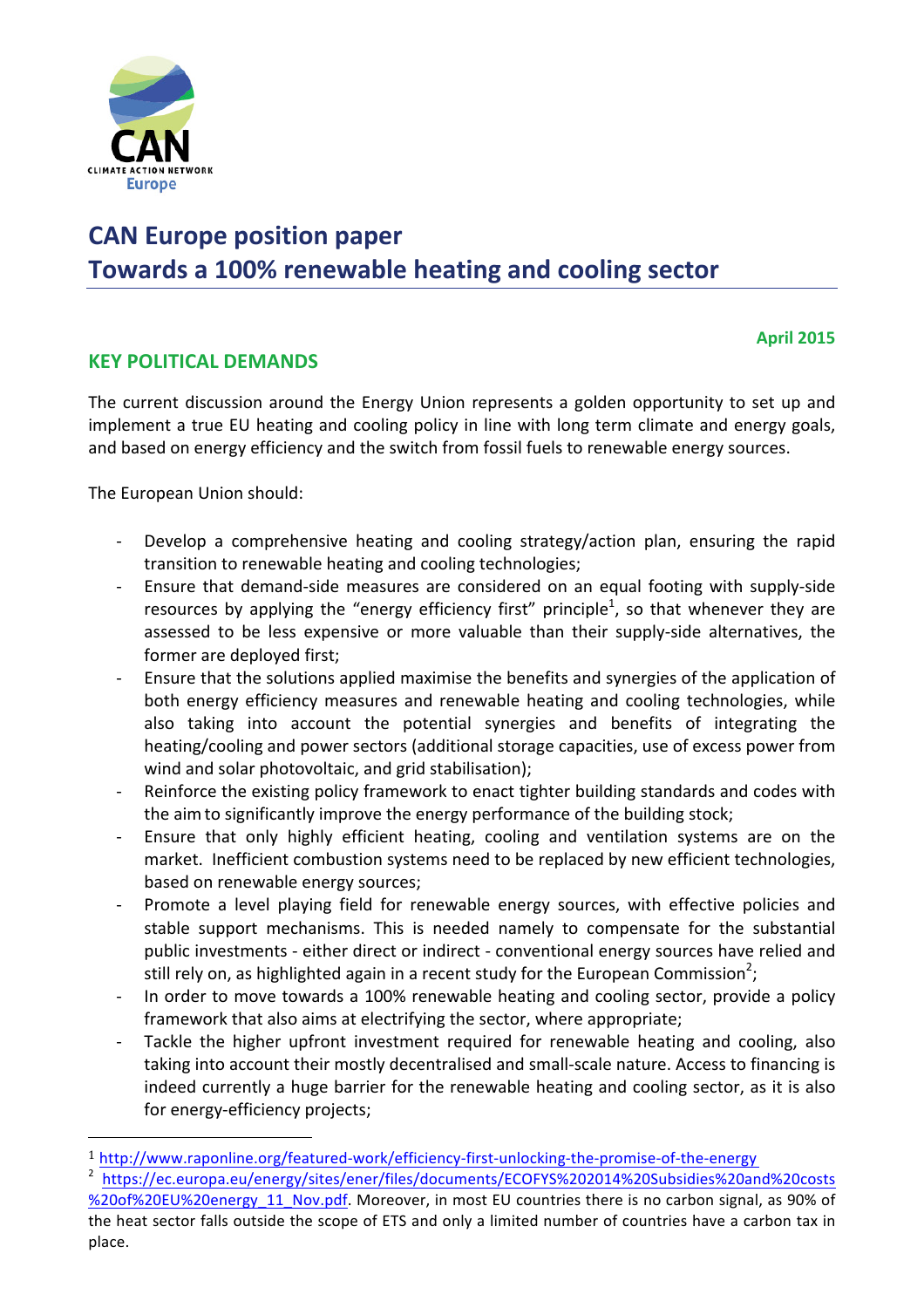

- Encourage the deployment of available and proven technologies for space and water heating, such as aerothermal and geothermal heat pumps, as well as solar thermal and biomass<sup>3</sup> technologies, in order to tap their enormous potential;
- Introduce a cap to limit the use of biomass for energy to levels that can be sustainably supplied, ensure efficient and optimal use of biomass resources, in line with the principle of cascading use, include correct carbon accounting and introduce comprehensive binding sustainability criteria for biomass:
- Policy makers should also promote awareness, which means involving citizens in their energy choices and informing consumers - but also local public authorities and installers about available options.
- Last but not least, fully implement the existing legislation on both energy efficiency and renewable energy.

## **Introduction**

So far, EU energy policies have not sufficiently focused on the heating and cooling sector, which is still largely dominated by fossil fuels (nearly 80% of the gross heat generation in the EU was provided by gas, coal and oil in 2011<sup>4</sup>) – a situation that is economically, environmentally and socially unsustainable.

The current security of supply concern, mainly due to the EU's heavy dependence on natural gas from Russia, is first and foremost a heating issue. Indeed, 61% of EU imported gas is used in buildings<sup>5</sup>.

In spite of this reality, the EU has been focusing mostly on diversifying its sources of gas instead of reducing demand and diversifying the sources of heat to cover that demand. As an example, several of the investments discussed, such as gas pipelines, will not give short term solutions but will create a long term lock-in effect for gas, without reducing our energy dependency.

It is therefore high time to develop a comprehensive EU heating and cooling strategy/action plan, based on the reduction of energy use through energy efficiency, and combined with a rapid switch to the various renewable heating and cooling technologies, also looking at the synergies offered by a systematic approach that combines the power and heating/cooling sectors.

Such a development will simultaneously allow the EU to tackle issues such as the decarbonisation of our energy system, energy security and energy poverty.

 $4$  EU Energy in figures, Statistical Pocketbook 2013, p. 99.

 $3$  Specific sustainability issues are related to use of bioenergy, which can over-exploit valuable natural resources at potentially non-renewable rates and can create additional carbon emissions in the short and medium terms. A truly sustainable heating and cooling strategy therefore needs to ensure biomass is sourced from sustainable sources and at sustainable quantities.

<sup>5</sup> http://www.ecofys.com/files/files/ecofys-eurima-2014-deep-renovation-of-buildings.pdf.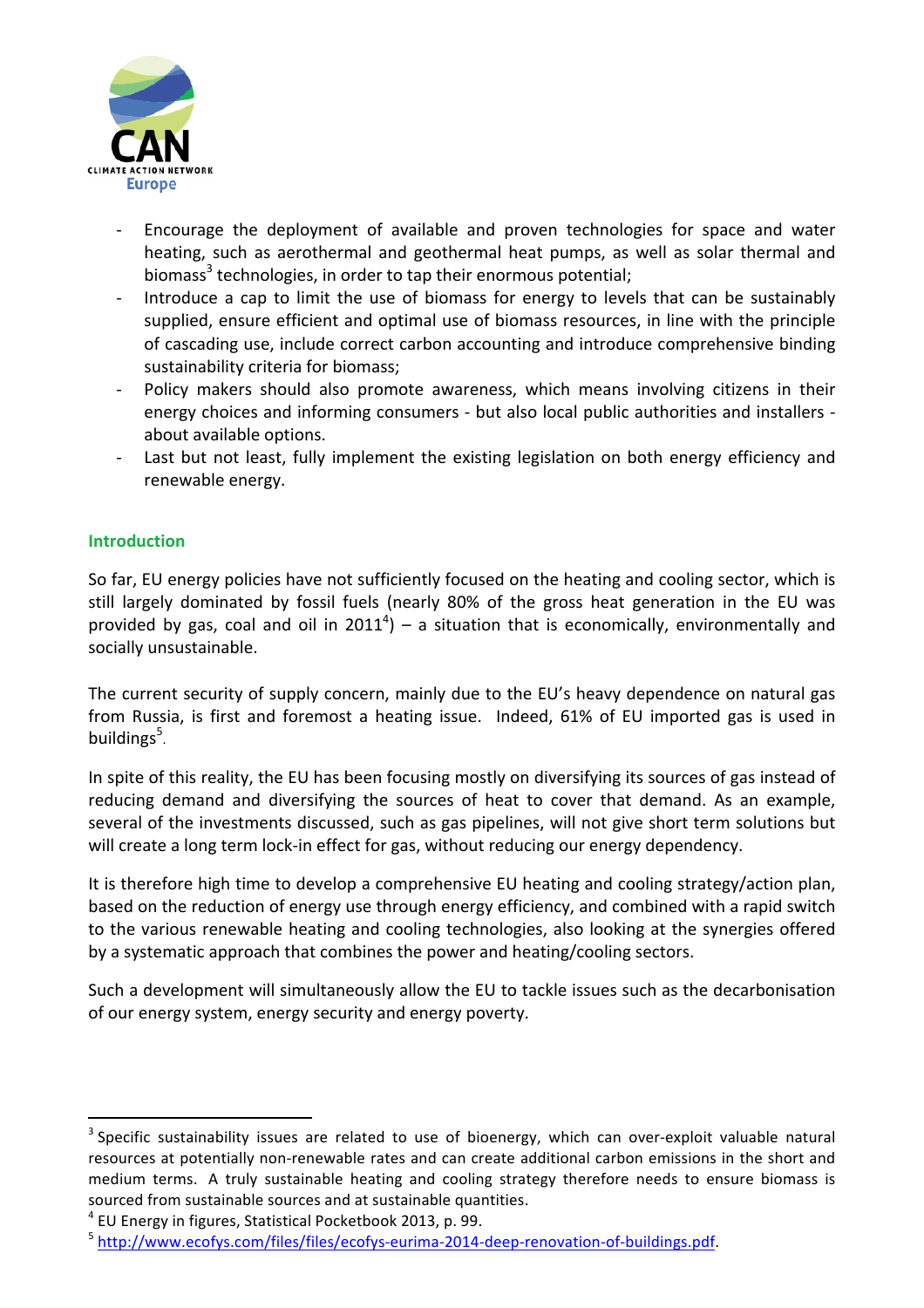

### **Energy efficiency – as a matter of priority**

Applying energy efficiency measures to reduce energy demand needs to be the first consideration when developing plans for moving towards a 100% renewable energy system<sup>6</sup>. Tapping into the available energy efficiency potential will help Europe avoid locking itself in oversized fossil fuel infrastructure capacity that is not compatible with its long term climate goals. This is also the case for energy used for heating and cooling, which accounts for almost 50% of total final energy consumption in Europe<sup>7</sup>.

As a priority, heating and cooling demand needs to be reduced through energy efficiency measures in the relevant sectors of the economy. In the buildings sector, which represents 40% of the EU's total energy consumption, most of this goes to space heating. Many existing buildings are poorly insulated. Not only does this waste energy, but also unnecessarily adds billions of Euros to already high energy bills and contributes to increased air pollution. Therefore, it is important to step up the buildings renovation rate and aim at increasing the number of renovations that will lead to buildings with a very high energy performance. The national long-term renovation strategies required by the Energy Efficiency Directive (EED) should be improved in order to become a key planning tool for the refurbishment of the whole building stock of each Member State. These plans are inevitably linked to the overall effort to transform our energy system. Therefore, they should analyse the current energy consumption profile of buildings, including their heating and cooling demand, and provide a pathway to reach a specific long-term energy consumption target in line with both Member States' and Europe's decarbonisation goals.

Energy performance standards for heating and cooling appliances are important. The energy efficiency standards for heating equipment adopted in 2013 are expected to trigger savings of around 56Mtoe per year from 2020, reducing  $CO<sub>2</sub>$  emissions by 136 million tonnes annually, equivalent to taking almost 65 million cars off our roads<sup>8</sup>.

It is also essential that minimum energy performance standards are regularly tightened through the Ecodesign Directive implementing measures, that the least energy efficient heating and cooling products are pulled out of the market, and that labelling requirements are improved to ensure that consumers can make an informed choice. The upcoming revision of the energy labelling directive is a good opportunity to make this happen. The advantages are clear: lower energy bills for consumers and businesses, an innovative European market for future-proof technologies and thousands of new, quality jobs.

 $6$  The move towards 100% renewable energy is already taking place in many communities and regions around the globe. See examples in:

http://worldfuturecouncil.org/fileadmin/user\_upload/Climate\_and\_Energy/Cities/Policy\_Handbook\_Onlin e\_Version.pdf

<sup>7</sup> https://setis.ec.europa.eu/technologies/heating-and-cooling-technologies

<sup>8</sup> http://www.coolproducts.eu/product/boilers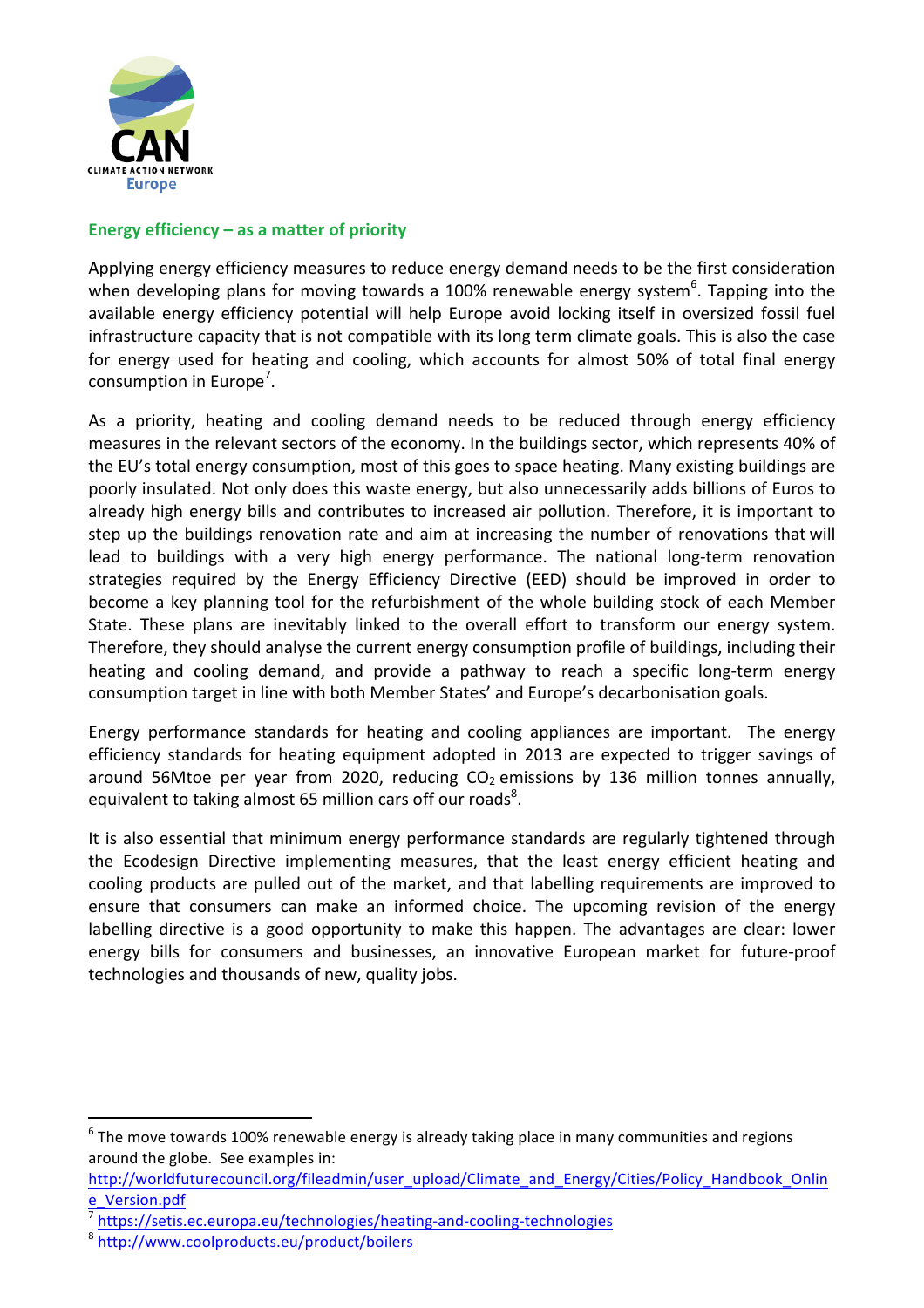

In the industrial sector, tapping the energy savings potential of industrial insulation could reduce current heat loss by up to 75% and industrial energy use by up to 5%<sup>9</sup>. Cogeneration (Combined Heat and Power or CHP) offers energy savings ranging between 15-40% when compared against the supply of electricity and heat from conventional power stations and boilers. Promoting CHP based on renewable energy sources (e.g. geothermal energy) will also make the supply of energy truly sustainable.

Energy savings should not only be achieved in the end use sectors. The losses that occur before the energy reaches the final consumers should also be looked at. The Energy Efficiency Directive includes relevant provisions that require a more systematic approach to the design of heating and cooling systems in order to further promote energy efficiency. An EU heating and cooling strategy should build on the provisions of the existing legislation, taking into account that a better understanding of the different issues that are related to the heating and cooling energy use is needed (e.g. where and how much thermal energy is wasted, where this waste of energy can be reduced and where the potential of using energy efficient supply options to recover this excess heat lies, also taking into account heat temperature needs – see below). This process will help identify the best possible solutions for how to match supply to reduced end-use energy demand and the application of renewable energy technologies.

This could also involve options such as developing CHP infrastructure and district heating networks, which can increase the full-cycle efficiency of delivered heat. However, new infrastructure should only be developed after a careful assessment of future needs, to avoid building assets that will not be used at their full potential.

#### **Accelerate the uptake of renewables in heating and cooling**

Together with energy efficiency, the only secure way to reduce import dependency in the heating sector is to further accelerate the deployment of renewable energy. Renewable-based heating and cooling also provides the best solution against volatile prices and increasingly costly 'alternatives'. The further deployment of renewables in the heating and cooling sector would substantially increase the number of local and sustainable jobs. Furthermore, renewable heating and cooling technologies allow citizens and communities to be engaged in the design of our future energy system. It encourages self-consumption by 'prosumers' - households that simultaneously produce and consume energy– who can participate actively in the needed energy transition towards 100% renewable energy in Europe.

There exists a significant number of renewable heating and cooling technologies, from low-tech biomass stoves, aerothermal and geothermal heat pumps and unglazed solar collectors to more sophisticated, direct-use geothermal systems and solar thermal district heating plants with seasonal storage. Given the variety of renewable energy sources that can be used for heating/cooling purposes (biomass, geothermal, solar thermal and aerothermal), the EU will further benefit from an increased security of supply by a diversification of energy sources.

 <sup>9</sup> http://www.eiif.org/?Extra/50/14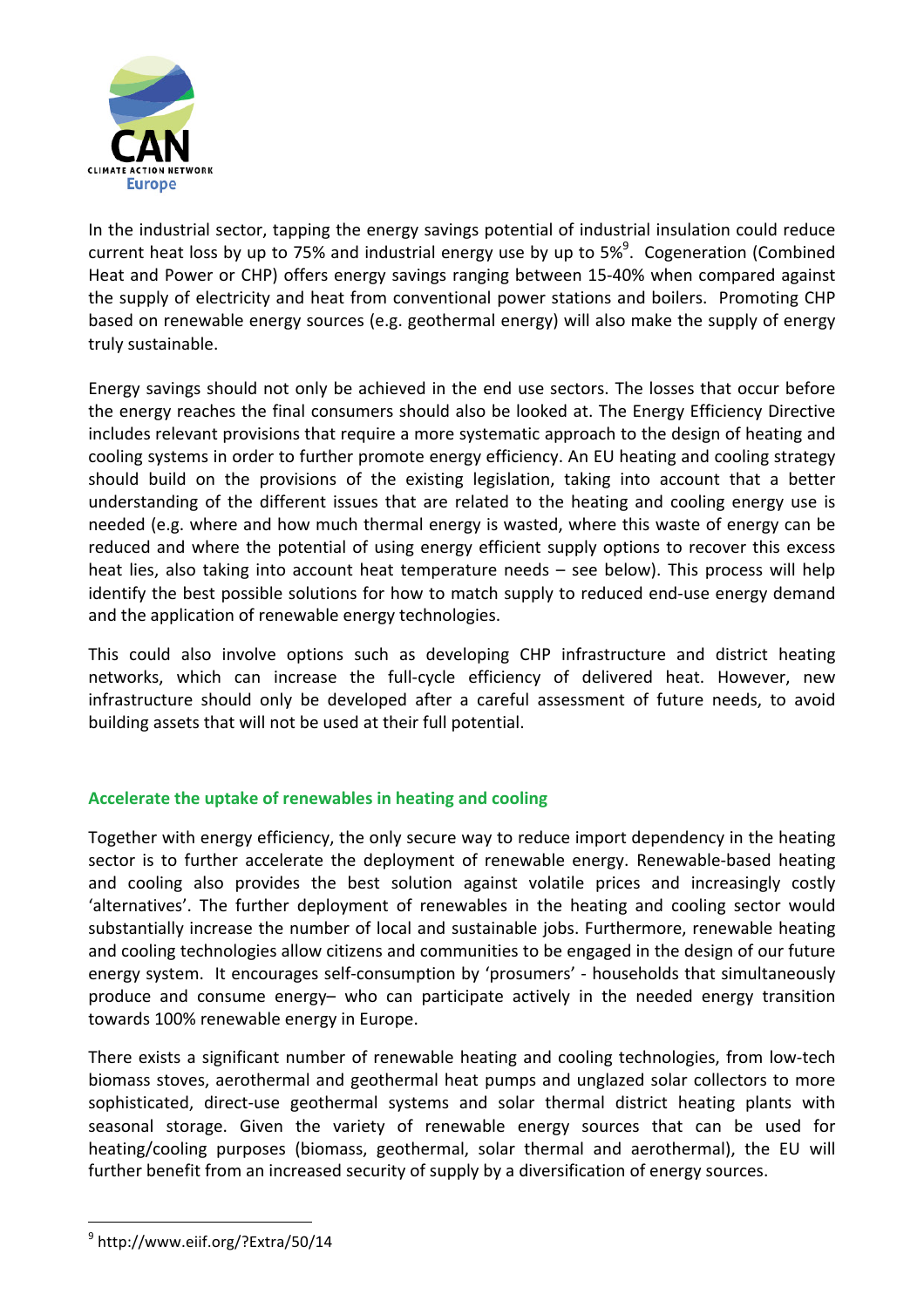

Some renewable-based technologies are already mature and compete with fossil fuel based technologies – especially simple renewable heating systems in the domestic sector. Other emerging technologies, which can provide higher shares of heat demand from renewable sources, are still under development. Certain renewable heating and cooling technologies like ground source heat pumps (GHSP) can produce cold in summer and heat in winter, significantly improving their competitiveness.

In order to address the heat sector it is of crucial importance to understand its characteristics. Heat users quite often have specific demand profiles comprising issues of temperature, capacity, and timing. Therefore, a variety of applications and sources are required to cover this demand<sup>10</sup>.

One of the main challenges for a broader deployment of these technologies is the upfront investment needed. Support mechanisms should help to alleviate this barrier. It should, in particular, be considered to facilitate the investment from a large number of consumers, with soft loans, making use of resources available at European level. In this regard, bringing more EU level investment to the decentralised level, in order to promote consumers' investment, is a great challenge that can be tackled, for instance, by demand aggregation initiatives lead by local authorities and supported by the EU (including the EIB).

Recent EU progress in terms of renewable energy sources for heating and cooling has been far from impressive. Over the past five years, the renewables' share in the total energy consumption for heating and cooling did increase from 12% to 15.6%<sup>11</sup> and is currently 'above target'. However, projections based on current and planned policy initiatives<sup>12</sup> indicate that heating and cooling from renewable energy sources will be  $19.5\%$ <sup>13</sup> (in relative terms) below the NREAPs target for  $2020^{14}$ . In its Communication on Energy Security, the European Commission calls on Member States to "accelerate fuel switch in the heating sector to renewable heating technologies".

However, policies to promote renewable heating and cooling, continue to be enacted less intensively than those in other sectors. Moreover, renewable heating and cooling is currently dominated by a single source, biomass (88.9% of the renewable heat<sup>15</sup>).

 $10$  Renewable heating and cooling technologies are available to cover temperature up to 300°C. For temperatures above 300°C, further R&D is needed. Electric heating, in particular, is needed for very high temperatures (1,000°C).

 $11$  European bioenergy outlook 2014, Aebiom.

 $12$  As witnessed in the March 2013 "Renewable Energy Progress Report". In this report, the Commission states that: "The heating and cooling sector ... has experienced slow growth since 2005. Moreover the analysis undertaken for the Commission suggests that the share of renewable energy in the heating and cooling sector may actually decline in the coming years."

 $13$  Commission Staff Working Document for Renewable energy progress report - SWD (2013) 102 final -European Commission 2013.

 $14$  According to the National Renewable Energy Action Plans (NREAP), by 2020 21% of the heating and cooling demand should be met by renewable heating and cooling (RHC) technologies

<sup>&</sup>lt;sup>15</sup> European bioenergy outlook 2014, Aebiom.